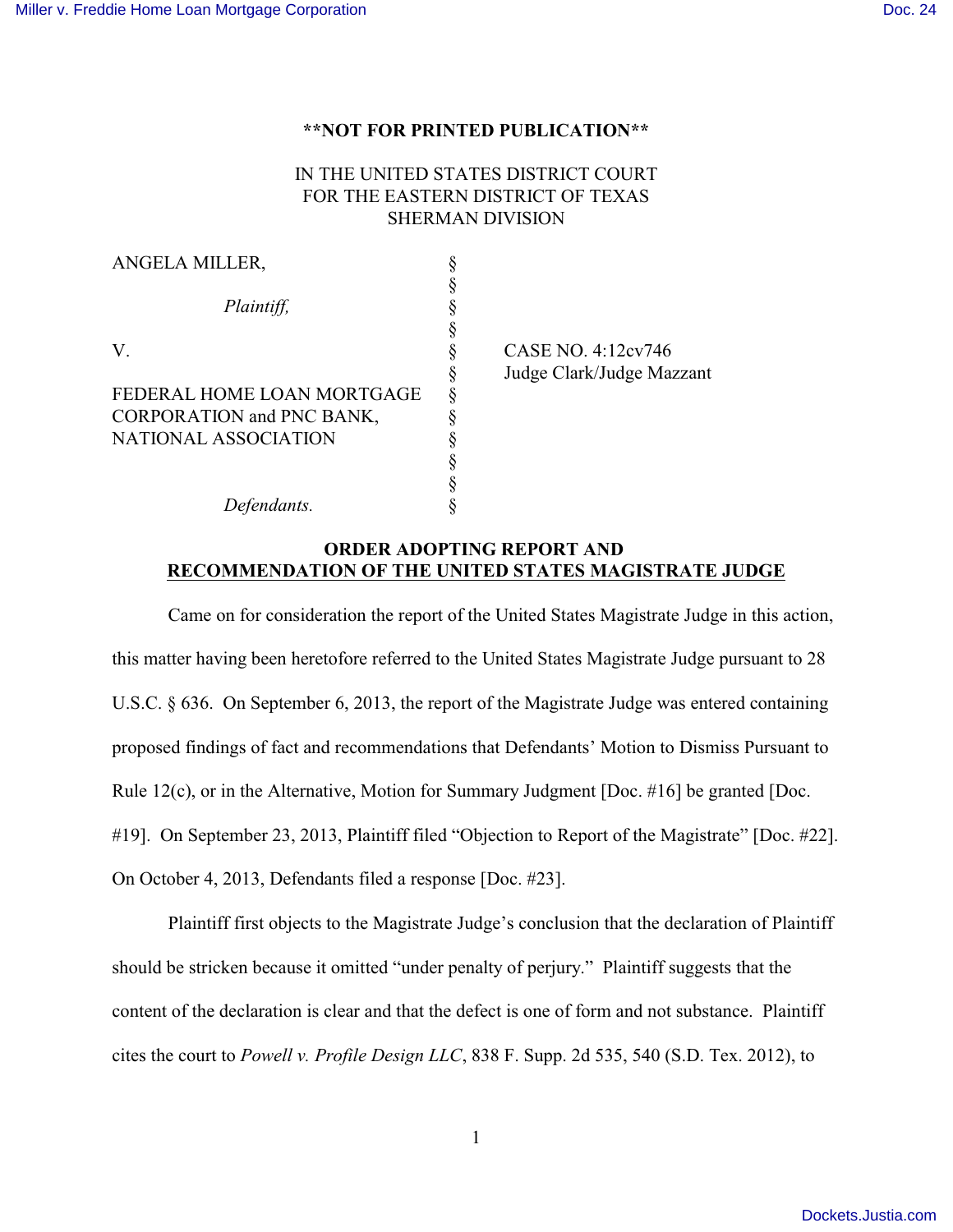support her position. However, her reliance upon this case is misplaced. In *Powell*, the court found that the declaration was in substantial compliance with 28 U.S.C. § 1746 because the declaration contained similar language as what section 1746 requires. In this case, Plaintiff's declaration does not comply with section 1746, and the Magistrate Judge was correct. The defect was pointed out, and Plaintiff failed to ask for leave to amend to correct the declaration. Moreover, the Magistrate Judge correctly determined that even if the declaration were considered, the result would not change. Plaintiff's objection is overruled.

Plaintiff next objects to the Magistrate Judge's finding that the oral modifications are within the statute of frauds. Plaintiff argues that the Magistrate Judge reads the partial performance exception to the statute of frauds too narrowly. Plaintiff further argues that she has demonstrated that there was a significant hardship imposed upon her. Plaintiff asserts that the bank changed its mind in refusing to comply with its previous agreement. Plaintiff cites the court to *Miller v. Nacol*, 224 S.W.2d 734, 737 (Tex. Civ. App.–Fort Worth 1949, no writ).

The reliance upon *Miller* is also misplaced. In this case, Plaintiff did nothing more than make payments that she was already obligated to pay under the Note and Deed of Trust. The payments being made do not implicate the partial performance exception to the statute of frauds. Furthermore, Plaintiff fails to address many of the reasons given by the Magistrate Judge for rejection of these arguments. The court agrees that the loan documents did not permit oral modification of the agreements, there is no evidence to support an oral modification, and even if there was an oral modification, Plaintiff missed the August 1, 2012 payment date, and there is no evidence of virtual fraud. Plaintiff's objection is overruled.

Plaintiff next objects that the failure of consideration is an affirmative defense that was

2